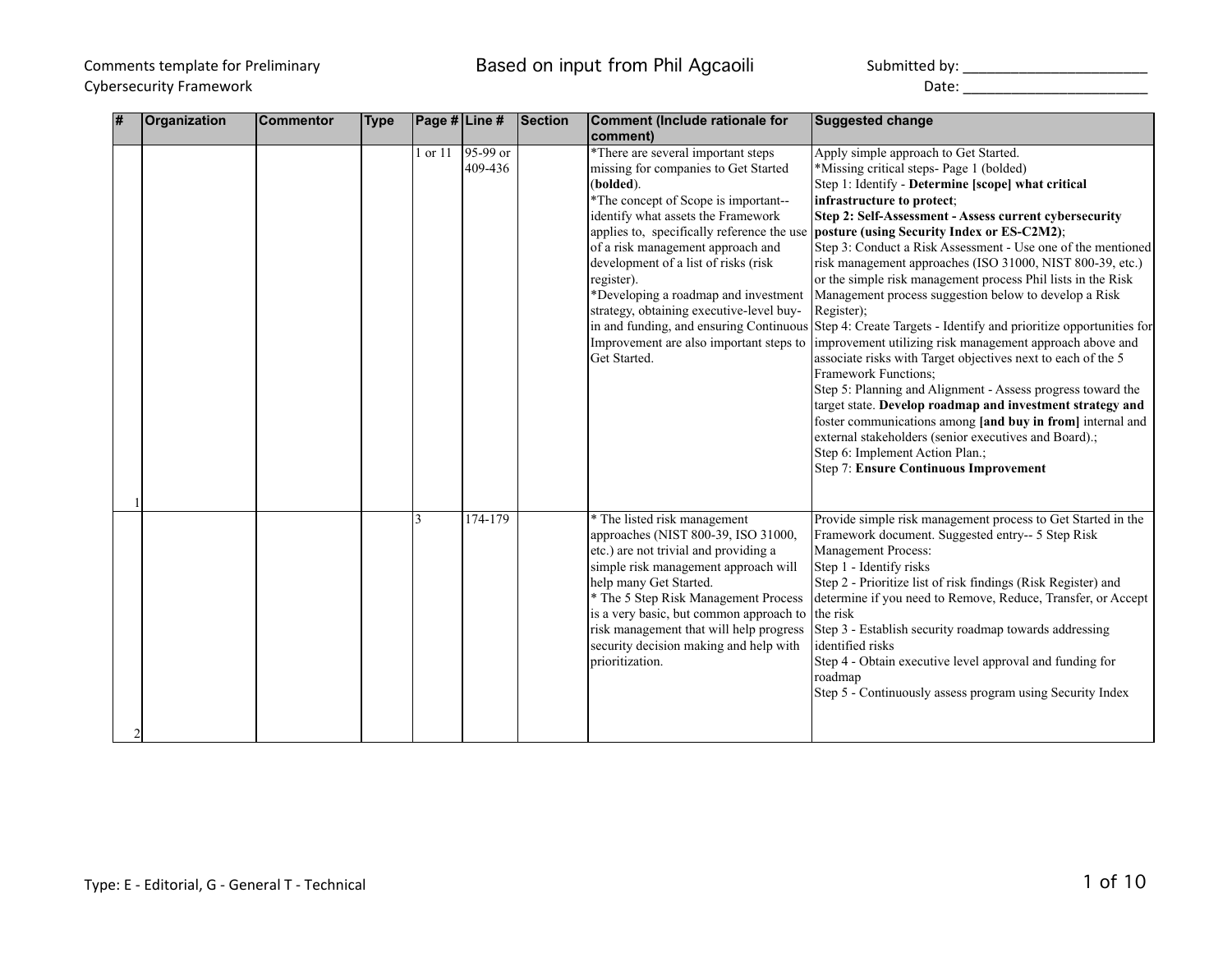|  | $7-8, 9-$<br>10 | 281-306,<br>321-389 | *Aligned with most consultant/audit<br>security program assessments and uses<br>CMM<br>*Use constructive, non-regulatory<br>language like Security Index where we<br>can set our own Goals or Targets<br>*ES-C2M2 uses similar approach<br>(embedded to assess each MIL)--Not<br>implemented, Partially implemented,<br>Largely implemented, Fully<br>implemented, and Achieved--found in<br>the ES-C2M2_Self-<br>Evaluation Toolkit 2of2.zip in the ES-<br>C2M2 Report Builder spreadsheet<br>*Tiers and Profiles is a confusing and<br>NEW construct. We can move to this in<br>CSF version 2.0, but let's not start here.<br>No one raised their hands in the Raleigh<br>workshop when we polled the group "Do<br>you know how to use Tiers and<br>Profiles?"<br>*Suggest that NIST use a<br>SurveyMonkey to continue to broadly<br>poll this question.<br>*Security [Capability Maturity Model]<br>Index is a simple construct and broadly<br>used already without people knowing<br>they're using it, they just are. | *Offer options for a simple Self-Assessment (e.g. Security<br>(CMM) Index and ES-C2M2).<br>for the CSF 5 Functions and associated charts/graphs<br>SCMMI Index 1 - Initial / Ad-hoc - Not Implemented<br>SCMMI Index 2 - Repeatable / Managed (Risk Informed) -<br>Partially Implemented<br>SCMMI Index 3 - Defined - Largely Implemented<br>SCMMI Index 4 - Quantitatively Managed - Fully<br>Implemented<br>SCMMI Index 5 - Optimizing - Achieved<br>* Set Goals or Targets associated with Security Index | *Use CMM/CMMI as a simple self-assessment methodology                                                                                                                                           |
|--|-----------------|---------------------|---------------------------------------------------------------------------------------------------------------------------------------------------------------------------------------------------------------------------------------------------------------------------------------------------------------------------------------------------------------------------------------------------------------------------------------------------------------------------------------------------------------------------------------------------------------------------------------------------------------------------------------------------------------------------------------------------------------------------------------------------------------------------------------------------------------------------------------------------------------------------------------------------------------------------------------------------------------------------------------------------------------------------|--------------------------------------------------------------------------------------------------------------------------------------------------------------------------------------------------------------------------------------------------------------------------------------------------------------------------------------------------------------------------------------------------------------------------------------------------------------------------------------------------------------|-------------------------------------------------------------------------------------------------------------------------------------------------------------------------------------------------|
|  |                 |                     |                                                                                                                                                                                                                                                                                                                                                                                                                                                                                                                                                                                                                                                                                                                                                                                                                                                                                                                                                                                                                           |                                                                                                                                                                                                                                                                                                                                                                                                                                                                                                              |                                                                                                                                                                                                 |
|  | $13 - 26$       | 457-477             | *Cross mapping allows each of the<br>prominent, core security standards<br>identified in the Information References<br>to stand on its own merits and allows<br>of the security standards apply the<br>specific security standard.<br>to clearly show what a company is doing Core.XLSX<br>to adopt/implement the Cybersecurity<br>Framework with respect to the other<br>security standards.                                                                                                                                                                                                                                                                                                                                                                                                                                                                                                                                                                                                                             | Cross map prominent security standards in the Informative<br>References.<br>1: Use the Alternative View version of Appendix A. The<br>consolidated view (or mash up view) in the Preliminary<br>companies that have adopted at least one Framework Cybersecurity.pdf is confusing.<br>*H2Cross mapping allows each standard for the consolidate/mash-up view of Appendix A / Framework<br>ework-framework core.xlsx                                                                                          | 2: Also provide a spreadsheet version of Appendix A with the<br>Alternative View similar to what you released prior to Raleigh<br>http://www.nist.gov/itl/upload/preliminary cybersecurity fram |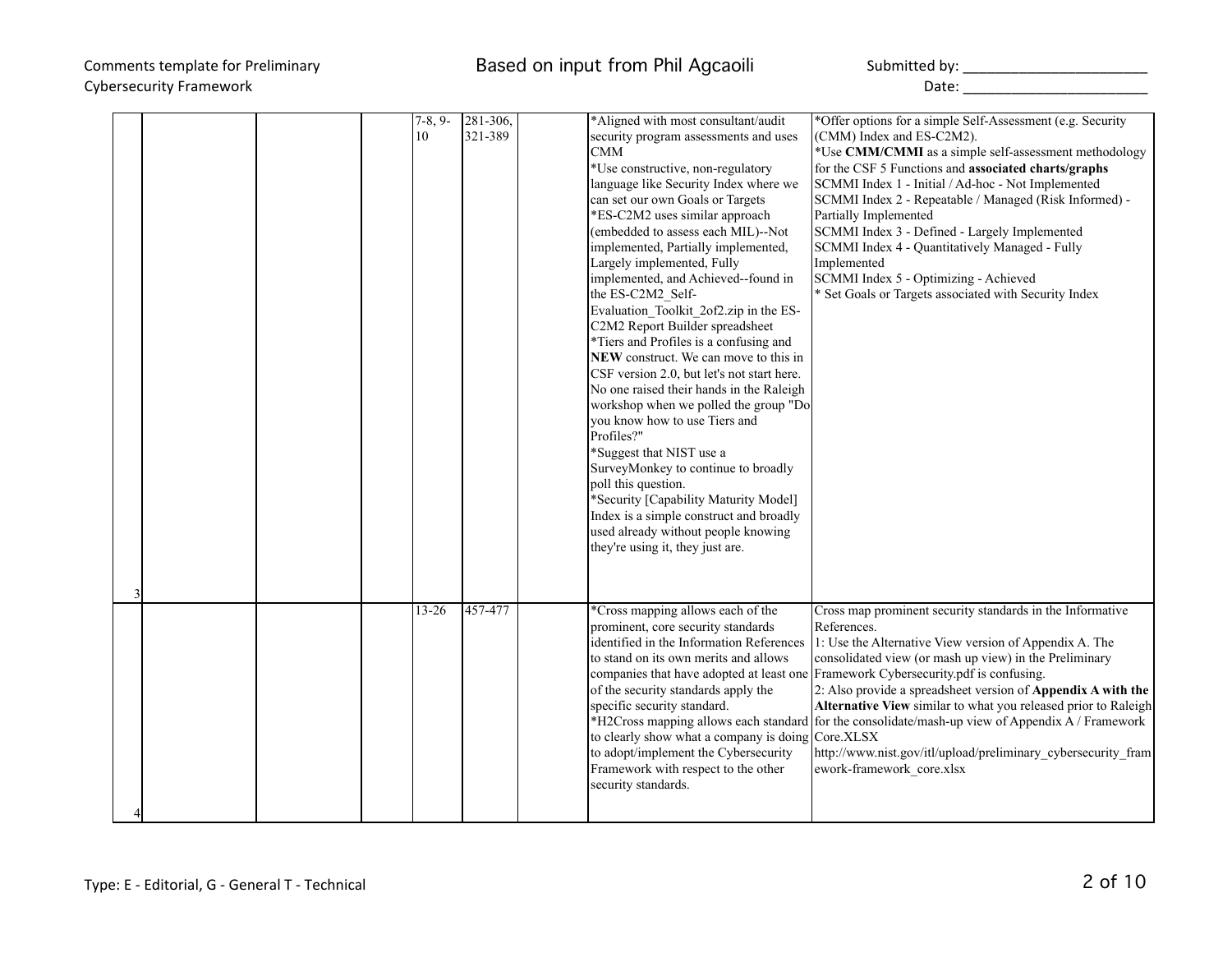# Cybersecurity Framework **Example 20** Cybersecurity Framework **Date:** 20 October 20 October 20 October 20 October 20 October 20 October 20 October 20 October 20 October 20 October 20 October 20 October 20 October 20 October

|   | $13 - 26$ | 457-477 | *Without a thorough cross mapping,<br>NIST will have put into question the<br>thoroughness of the existing security<br>References cannot fulfill a specific<br>Subcategory element (row).<br>*NIST will also have effectively created<br>a new security standard without<br>thoroughly performing the cross<br>mappings.<br>*Missing several controls that have been<br>known to fail such as ISO\IEC<br>27001:2005 A.10.9.1, A.10.9.2,<br>A.10.9.3, and A.8.2.2 that have been<br>ideitified by HISPI as controls that have<br>consistently failed in 2012 that led to<br>compromised protected data. | 1: Must ensure NIST, COBIT, CSC, and ISO cross mappings<br>are thorough/complete mappings (there are too may "NA"<br>entries).<br>standard if a standard in the Informative 2: Ensure ISO\IEC 27001:2005 A.10.9.1, A.10.9.2, A.10.9.3,<br>and A.8.2.2 are listed in the controls listings. |
|---|-----------|---------|--------------------------------------------------------------------------------------------------------------------------------------------------------------------------------------------------------------------------------------------------------------------------------------------------------------------------------------------------------------------------------------------------------------------------------------------------------------------------------------------------------------------------------------------------------------------------------------------------------|--------------------------------------------------------------------------------------------------------------------------------------------------------------------------------------------------------------------------------------------------------------------------------------------|
| 6 | $13 - 26$ | 457-477 | where other cross mappings cost money,<br>and the CSA is willing to work with<br>NIST and US government to keep this<br>cross mapping up to date.<br>*The CSA CCM have been updated<br>frequently (every 6 to 18 months). The<br>CCM applies to single and to multi-<br>tenant entities and is based on ISO and<br>HITRUST.<br>*CSA CCM already covers cloud which<br>will become critical infrastructure.<br>*Phil and CSA is reconfiguring the CSA<br>CCM to resemble the Framework by<br>default. Release date is TBD but will be<br>available by the end of the year.                              | *The CSA CCM is open source material, Use existing cross mappings such as the CSA CCM                                                                                                                                                                                                      |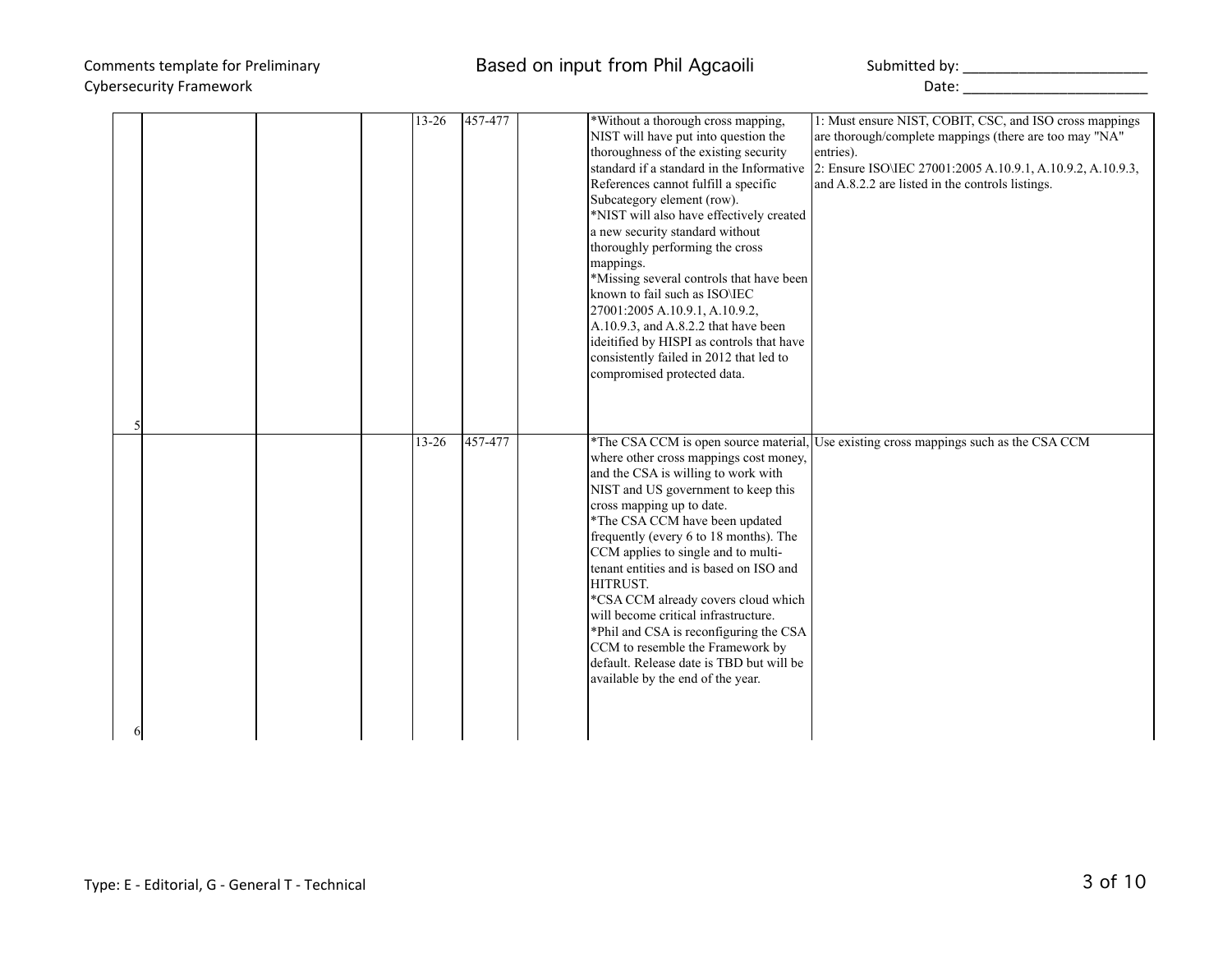|  |  | New      | New   | *Examples--SANS Quick Wins,                 | Implement the Quick Wins approach. Identify what controls                                         |
|--|--|----------|-------|---------------------------------------------|---------------------------------------------------------------------------------------------------|
|  |  | Pages -  | Lines | Australian Signals Directorate Sweet        | failed the most from breach data and analysis reports.                                            |
|  |  | Suggest  |       | Spot, and HISPI Top 20 ISO\IEC              | Start Here (CSF Quick Wins):                                                                      |
|  |  | adding a |       | 27001:2005 Annex A Mitigating               | 1. Patch Applications/Systems                                                                     |
|  |  | Ouick    |       | Controls                                    | 2. OWASP 10 – SQL Injection/XSS                                                                   |
|  |  | Wins     |       |                                             | *Use breach analysis reports—Ponemon, 3. Look at your logs and detect signs of compromise/attacks |
|  |  | Section  |       | VZ, Mandiant, SANS, HISPI,                  | 4. Limit admin/privilege access                                                                   |
|  |  | or a add |       | Trustwave, and Microsoft                    | 5. Continuously scan for and remediate critical security                                          |
|  |  | a Get    |       | *Approach identifies priorities             | vulnerabilities                                                                                   |
|  |  | Started  |       | *Cost benefit obtained through adoption     |                                                                                                   |
|  |  | Section  |       | of a small subset of controls known to      |                                                                                                   |
|  |  | with     |       | fail                                        |                                                                                                   |
|  |  | Quick    |       | *Can be different by Sector and Sub-        |                                                                                                   |
|  |  | Wins     |       | sector, but believe that there are some     |                                                                                                   |
|  |  |          |       | universal truths on controls failures       |                                                                                                   |
|  |  |          |       | when it comes to technology controls        |                                                                                                   |
|  |  |          |       | - The Cybersecurity Framework released      |                                                                                                   |
|  |  |          |       | to date is missing controls that already    |                                                                                                   |
|  |  |          |       | have been known to fail according to the    |                                                                                                   |
|  |  |          |       | HISPI 20 ISO 27001 top failures-            |                                                                                                   |
|  |  |          |       | A.10.9.1, A.10.9.3, A.10.9.3, and A.8.2.2   |                                                                                                   |
|  |  |          |       | should be controls listed in the            |                                                                                                   |
|  |  |          |       | Informative References but are not.         |                                                                                                   |
|  |  |          |       | These controls have failed the most in      |                                                                                                   |
|  |  |          |       | 2012 and have led to protected personal     |                                                                                                   |
|  |  |          |       | data breaches that were reported.           |                                                                                                   |
|  |  |          |       | ******                                      |                                                                                                   |
|  |  |          |       | 1. Patch Applications/Systems (cited by     |                                                                                                   |
|  |  |          |       | VZDBIR, SANS, AUS, HISPI,                   |                                                                                                   |
|  |  |          |       | Microsoft, TW)                              |                                                                                                   |
|  |  |          |       | 2. OWASP $10 - SQL$ Injection/XSS           |                                                                                                   |
|  |  |          |       | (cited by OWASP, VZDBIR, HISPI,             |                                                                                                   |
|  |  |          |       |                                             |                                                                                                   |
|  |  |          |       | Microsoft, TW)                              |                                                                                                   |
|  |  |          |       |                                             |                                                                                                   |
|  |  |          |       |                                             |                                                                                                   |
|  |  |          |       |                                             |                                                                                                   |
|  |  |          |       | 3. Look at your logs and detect signs of    |                                                                                                   |
|  |  |          |       | compromise/attacks (cited by VZDBIR,        |                                                                                                   |
|  |  |          |       | Mandiant, HISPI, TW)                        |                                                                                                   |
|  |  |          |       | 4. Limit admin/privilege access (cited by   |                                                                                                   |
|  |  |          |       | all)                                        |                                                                                                   |
|  |  |          |       | 5. Continuously scan for and remediate      |                                                                                                   |
|  |  |          |       | critical security vulnerabilities (cited by |                                                                                                   |
|  |  |          |       | VZDBIR, SANS, AUS, HISPI, and               |                                                                                                   |
|  |  |          |       | Mandiant)                                   |                                                                                                   |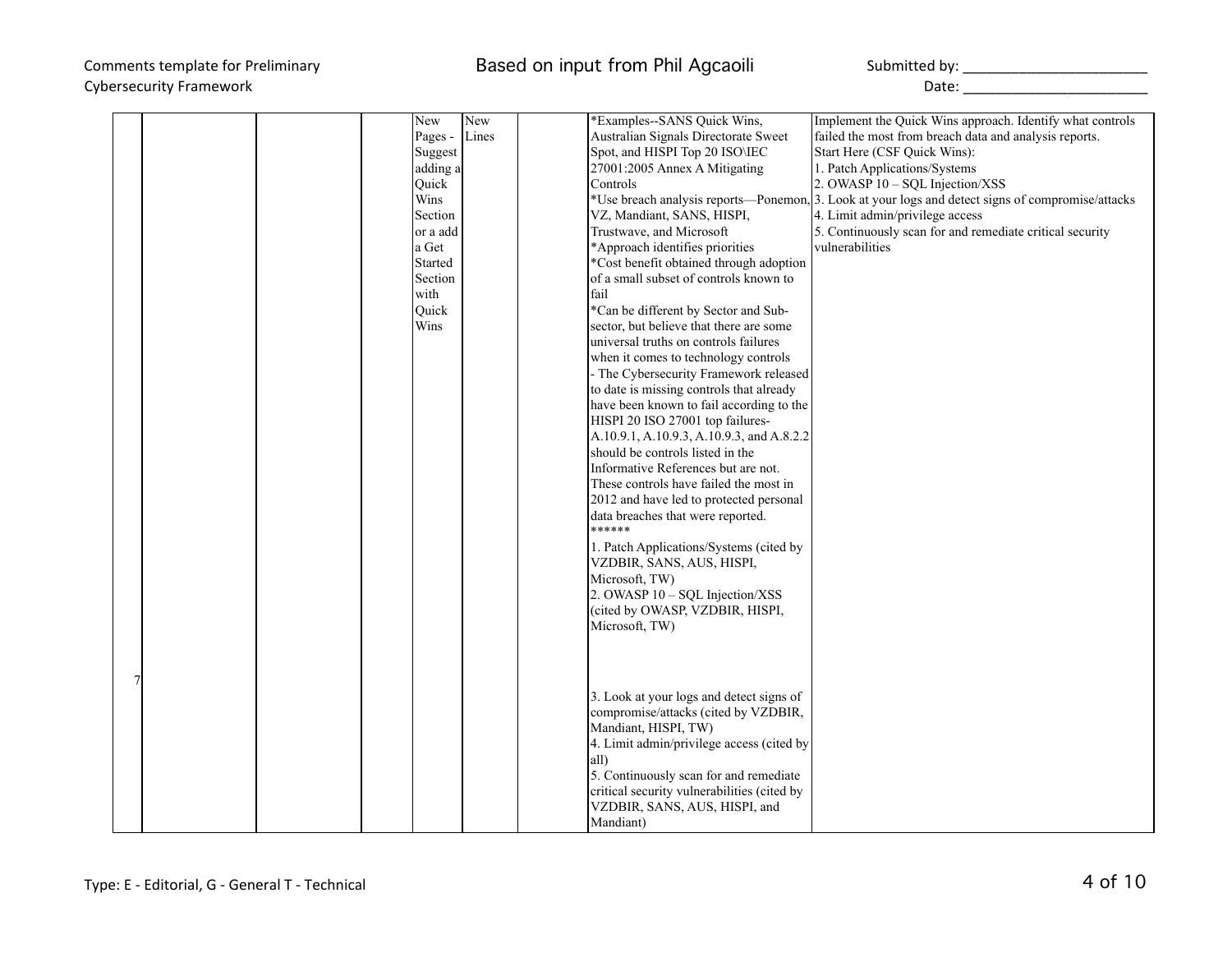| Comments template for Preliminary<br><b>Cybersecurity Framework</b> |  |  |     |     | Based on input from Phil Agcaoili                                                                                                                                                                        | Submitted by: _____<br>Date:                                 |
|---------------------------------------------------------------------|--|--|-----|-----|----------------------------------------------------------------------------------------------------------------------------------------------------------------------------------------------------------|--------------------------------------------------------------|
|                                                                     |  |  | New | New | NIST and/or DHS will need to do more<br>leg work to determine what constitutes<br>implementation, but can leverage the<br>Security Index to help anser that<br>question versus using Tiers and Profiles. | Framework "Adoption" should be Framework<br>"Implementation" |
|                                                                     |  |  |     |     |                                                                                                                                                                                                          |                                                              |
|                                                                     |  |  |     |     |                                                                                                                                                                                                          |                                                              |
|                                                                     |  |  |     |     | Please consider supporting these                                                                                                                                                                         | adam.sedgewick@nist.gov                                      |
|                                                                     |  |  |     |     | suggestions by sending an email<br>to:                                                                                                                                                                   | csfcomments@nist.gov                                         |
|                                                                     |  |  |     |     | Please copy:                                                                                                                                                                                             | phil.agcaoili@gmail.com                                      |
|                                                                     |  |  |     |     |                                                                                                                                                                                                          |                                                              |
|                                                                     |  |  |     |     | Subject line:                                                                                                                                                                                            | Preliminary Cybersecurity Framework Comments                 |